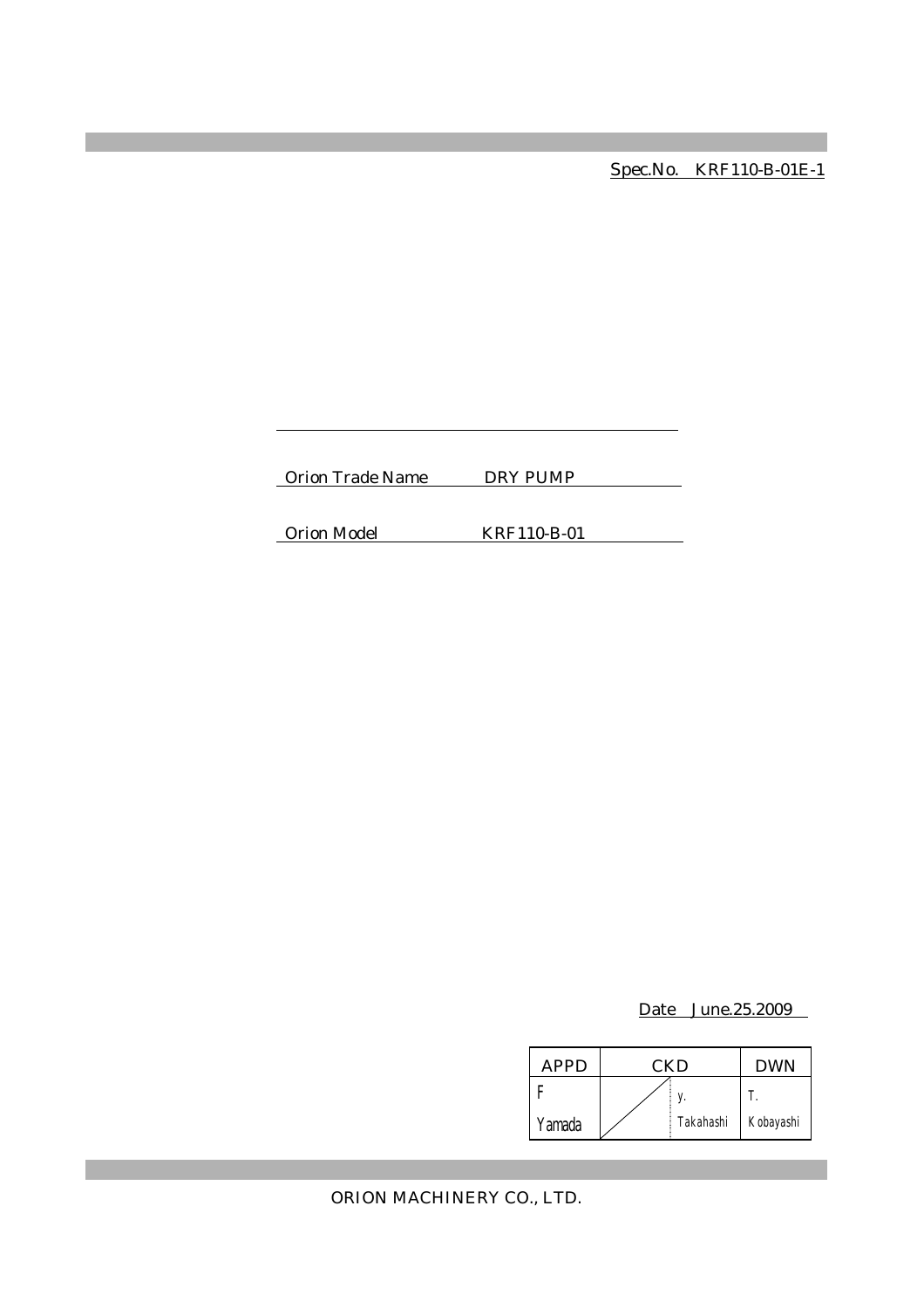#### 1. Warranty

#### 1-1.Warranty information

When the breakdown occurs by any chance in the guaranteed term because of our clear responsibility, I will repair by the following free of charge. (note)It limits it when using it in Japan.

It wishes actual expenses to be borne responsibility for the adjustment exclusion item. (The alternative part transportation fee and the serviceman movement cost, etc. are included. )

#### 1-2. Warranty period

The product shall be warranted for a period of one year from the date of purchase, or for 3000 hours of operation, whichever comes first.

#### 1-3. Items exempted from warranty

Consumable parts and periodic replacement parts.

Fault caused by careless handling or improper use and maintenance. (Operation not following the specifications and the instruction manual. Operation under abnormal environmental conditions.)

Fault caused by fire, flood, lightning stoke, abnormal voltage or unforeseen disasters.

Fault caused by repair or modification not performed by ORION or ORION authorized service contractors.

Change of appearance, such as damage or deterioration caused in general use.

 Secondary damages caused by the fault (Incidental damages such as loss, inconvenience, and commercial loss resulting from the failed product).

(Note) In case of a fault or an accident, contact the dealer with the model name and serial number.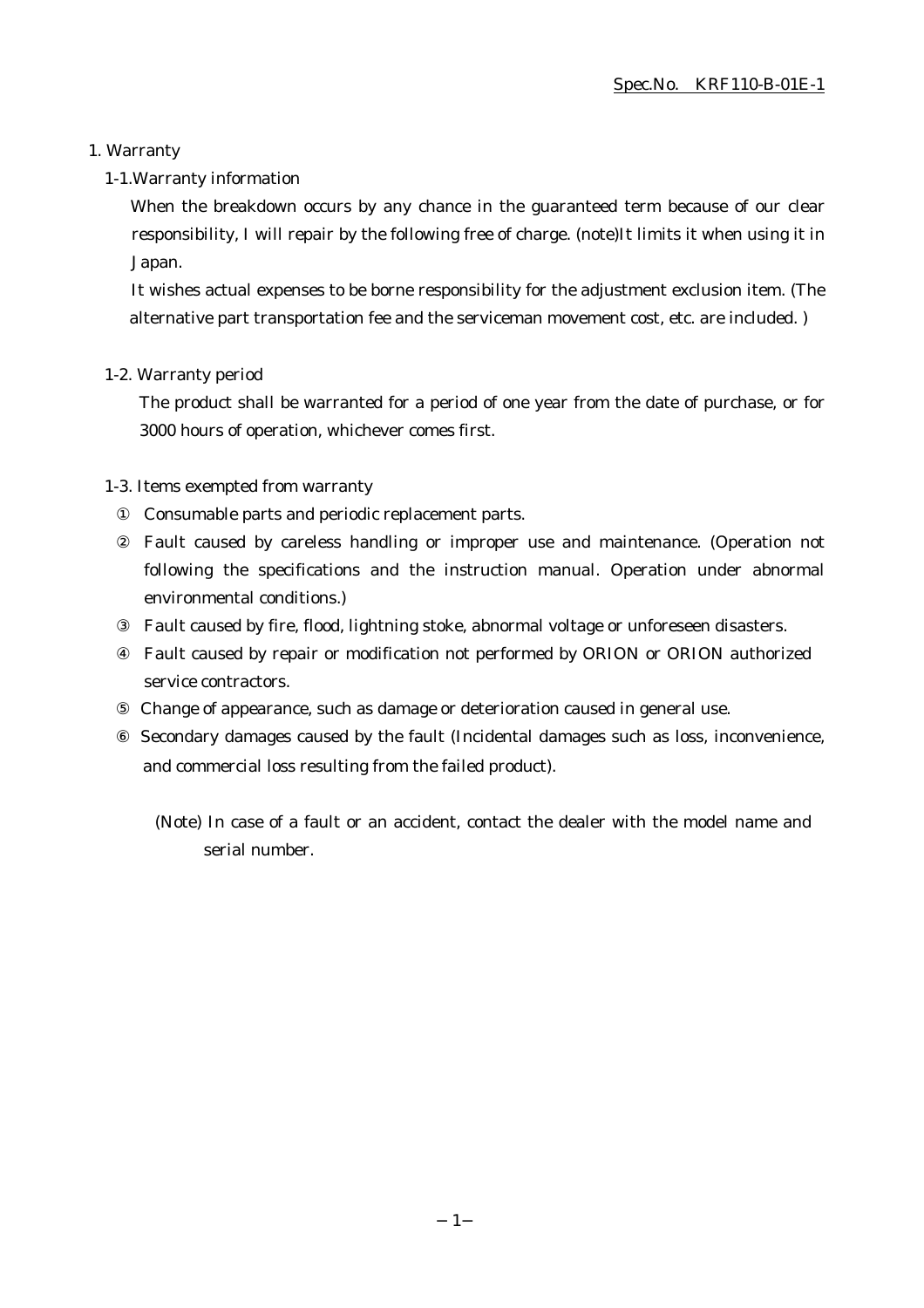#### Spec.No. KRF110-B-01E-1

2.Consumable parts / Periodic replacement parts

|  | (1) Consumable parts (Parts to be replaced depending on the state at the time of inspection) |  |
|--|----------------------------------------------------------------------------------------------|--|
|  |                                                                                              |  |

| <b>Name of Parts</b>               | <b>Parts Number</b>   | Qty/ unit                              | <b>Inspection period</b>                        | Replacement criterion                                      |
|------------------------------------|-----------------------|----------------------------------------|-------------------------------------------------|------------------------------------------------------------|
| Filter element<br>(Inlet side)     | 04041878010           | 1                                      | 1 week                                          | When damaged, or dirt cannot be<br>removed by blowing air. |
| Delivery element<br>(Exhaust side) | 04101351010           | $\mathbf{1}$                           | 1 week                                          | When damaged, or dirt cannot be<br>removed by blowing air. |
| Liner<br>$*1$                      | 040028390<br>$\bf{0}$ | To be decided by<br>actual positioning | Replacement of<br>vane                          | When damaged.                                              |
| Gasket (A)                         | 04002846010           | $\boldsymbol{2}$                       | Removal of<br>suction case and<br>delivery case | When damaged or worn.                                      |
| Gasket (B)                         | 04000020010           | $\boldsymbol{2}$                       | Removal of<br>suction case and<br>delivery case | When damaged or worn.                                      |
| Rubber packing                     | 04006914010           | $\overline{2}$                         | Replacement of<br>element                       | When damaged or worn.                                      |
| Packing                            | 04001458010           | $\boldsymbol{2}$                       | Replacement of<br>element                       | When damaged or worn.                                      |
| Spring tube                        | 04042925020           | $\boldsymbol{2}$                       | Replacement of<br>element                       | When damaged or worn.                                      |
| Spider                             | 04101313010           | 1                                      | 6 months                                        | When it was cracked or damaged                             |

\*1 The second digit from the right is subject to thickness.

0.2t(white) 1, 0.1t(black) 2, 0.05t(yellow) 3, 0.03t(red) 4

(2) Maintenance of plastic parts affecting safe operation

Replace the following plastic parts that may affect safe operation promptly when any damage or deformation is found. Failure to do so may cause injury.

| Name of Parts   | Parts Number   Qty/ unit |  |
|-----------------|--------------------------|--|
| Front cover 110 | 03101446010              |  |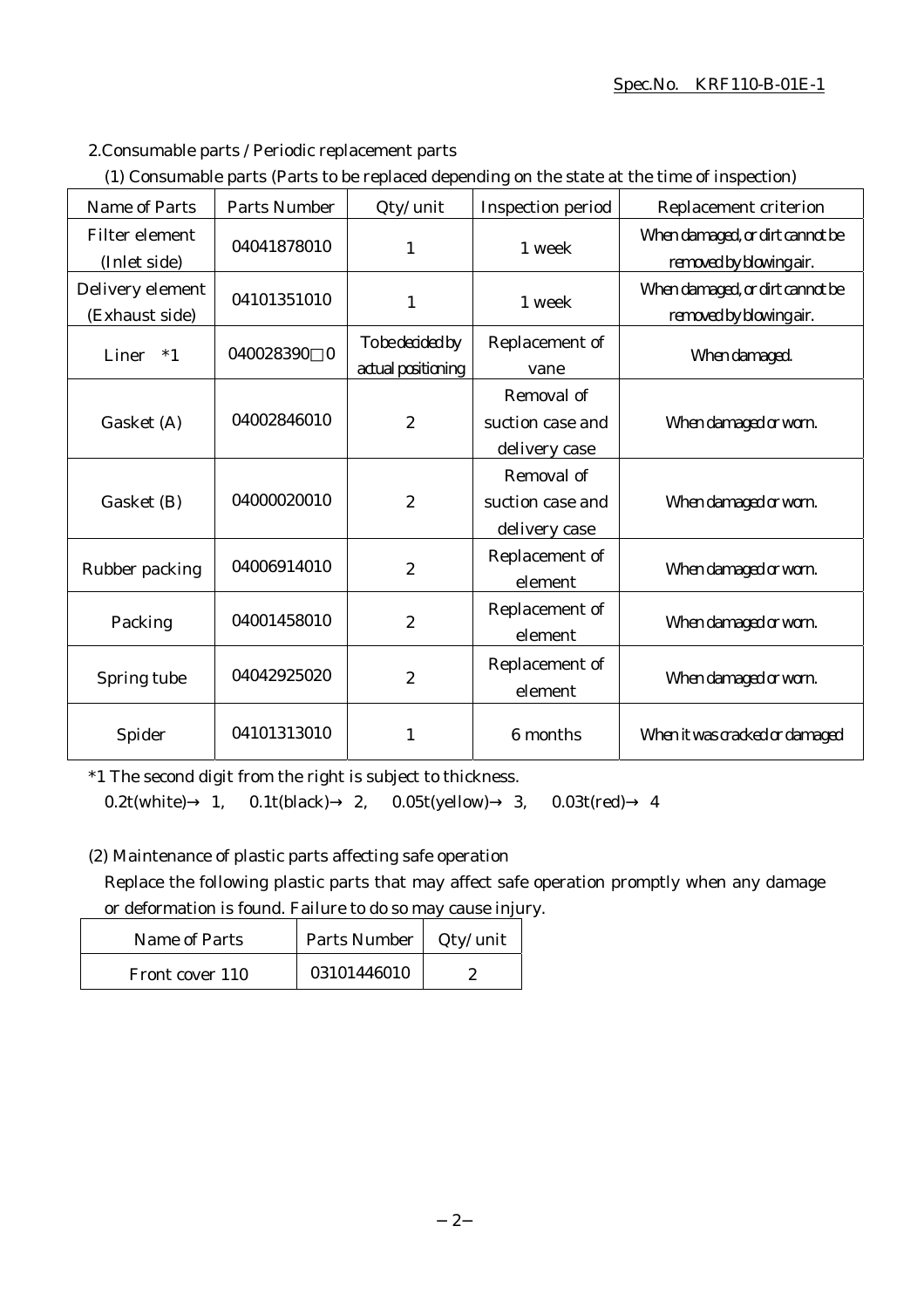|                |              | Qty            | Exchange time                    |
|----------------|--------------|----------------|----------------------------------|
| Name of Parts  | Parts Number | unit           | Operation under normal pressure. |
| Vane           | 04100653010  | 6              | 5,500                            |
| <b>Bearing</b> | 0A000333000  | $\overline{c}$ | 5,500                            |

(3) Replacement parts (Parts to be replaced at regular time intervals)

\* The indicated blade replacement period is recommended in order to help prevent breakdown due to blade wear, and assumes average blade wear at 60Hz operation; specific performance is not guaranteed. The blade should be replaced soon if performance decreases or noise levels increase.

\* When vanes are replaced, replace bearing at the same time. Use ORION specified bearings that are lubricated with special grease.

## \* Use the maintenance kit for replacement parts.

| Name of Parts                   | <b>Parts Number</b> | Items          | Pcs / kit |
|---------------------------------|---------------------|----------------|-----------|
| Maintenance kit 110<br>Assembly | 04101348010         | Vane           | 6         |
|                                 |                     | <b>Bearing</b> | 9         |
|                                 |                     | Liner (white)  |           |
|                                 |                     | Liner (black)  | 2         |
|                                 |                     | Liner (yellow) |           |
|                                 |                     | Liner (red)    |           |

(4) Motor Maintenance Cycle (An estimated indication of when motor replacement might be necessary. Actual motor lifetime will depend on specific operating conditions.)

| Part Name | <b>Part Number</b> | <b>Specifications</b> | Qty | Maintenance Cycle |
|-----------|--------------------|-----------------------|-----|-------------------|
| Motor     | 0A001676000        | Three phase 3.7kW 6P  |     | 20,000h           |

\* Indicates the time when the chance of failure due to wear increases. The motor does not necessarily require replacement after this time; the actual replacement time will depend on the operating conditions and environment of the particular installation. Please have the motor replaced when operation becomes abnormal.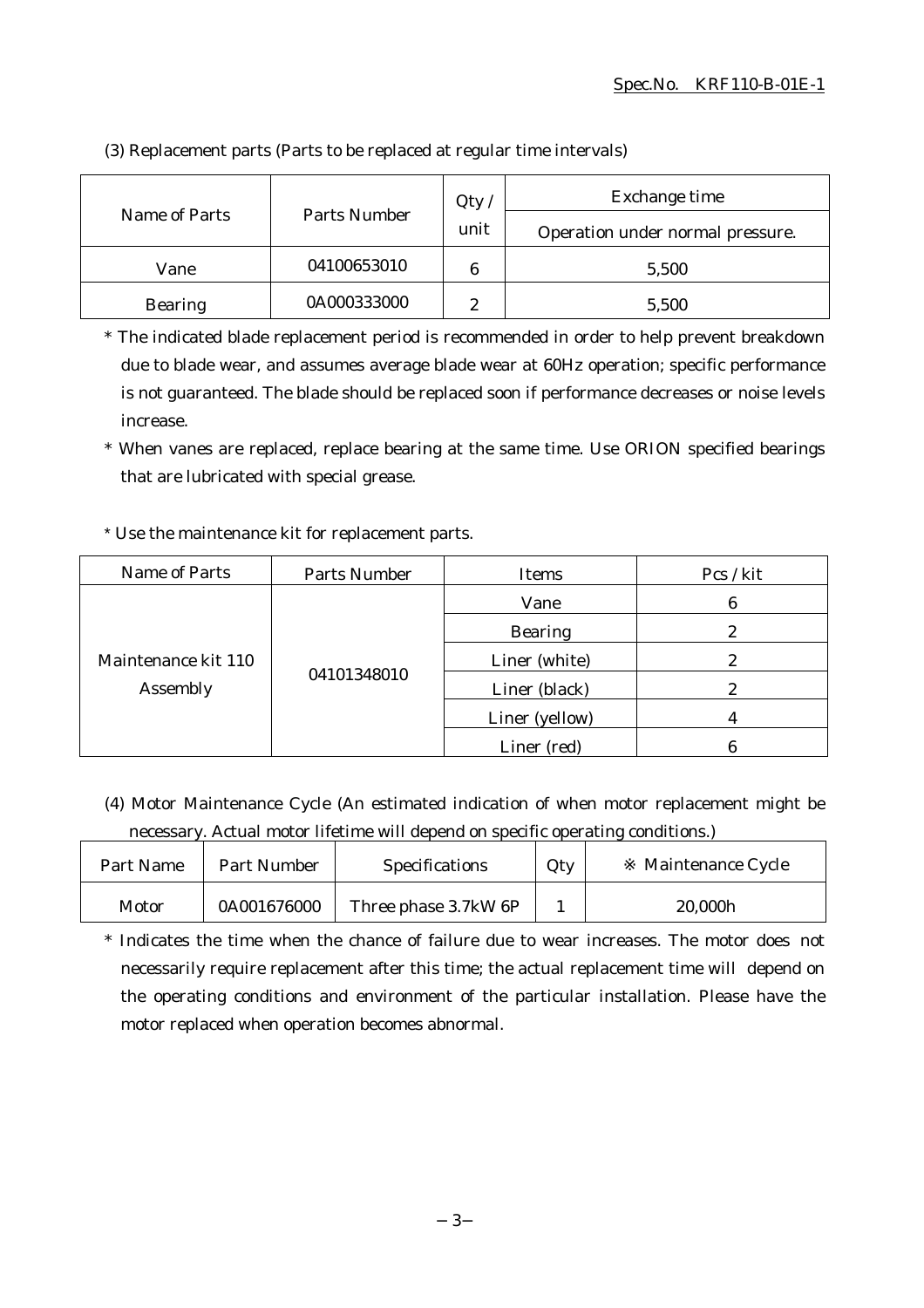#### 3. Specifications

| Model                                          |                                     | KRF110-B-01                                                                                                         |                             |
|------------------------------------------------|-------------------------------------|---------------------------------------------------------------------------------------------------------------------|-----------------------------|
| Frequency                                      |                                     | 50                                                                                                                  | 60                          |
| Designed capacity *                            |                                     | 1850                                                                                                                | 2200                        |
| Continuous operative<br>pressure *             |                                     | 60or less                                                                                                           |                             |
| Diameter of piping<br>connection               |                                     | Rc1 1/4                                                                                                             |                             |
|                                                | Phase<br>output pole                | Three-phase 3.7kW                                                                                                   | 6P                          |
|                                                | Frame no. / heat<br>resisting class | 132S                                                                                                                | B                           |
| Motor                                          | Rated voltage -<br>frequency        | 200V-50/60Hz<br>220V-60Hz                                                                                           |                             |
|                                                | Rated current (A)                   | 16.2/15.6<br>14.6                                                                                                   |                             |
| Setting for thermal                            |                                     | 17.8/17.2                                                                                                           |                             |
| protection<br>$\ast$                           |                                     | 16.1                                                                                                                |                             |
| <b>Mass</b>                                    |                                     | 120                                                                                                                 |                             |
| Painting color                                 |                                     |                                                                                                                     | <b>Black</b> (except motor) |
|                                                | <b>Installation site</b>            |                                                                                                                     | Indoor                      |
|                                                | Permissible ambient<br>temperature  | 0to40                                                                                                               |                             |
| <b>Installation condition</b><br>(Suction air) | Permissible ambient<br>humidity     | $65 \pm 20$<br>(JIS Z8703)                                                                                          |                             |
|                                                | Conditions                          | Conditions where there is no corrosive and<br>explosive gas exist.<br>Clean air without vapor and dew condensation, |                             |
|                                                |                                     | and less dirt and dust.                                                                                             |                             |
| Operation noise *                              | dB                                  | 76                                                                                                                  | 77                          |

\*1 Designed capacity: It is the theoretical value calculated from capacity. Please use the pressure-flow rate diagram for the actual flow rate.

- \*2 Continuous operative pressure: Operative range of pressure. Install the gauge and controller to the pump or the piping, and use the Dry Pump at the continuous operative pressure or less.
- \*3 Use the thermal set value as a target since the apparatus is different individually.
- \*4 The operation noise is the actual measured value at the continuous operative pressure, not the warrant value.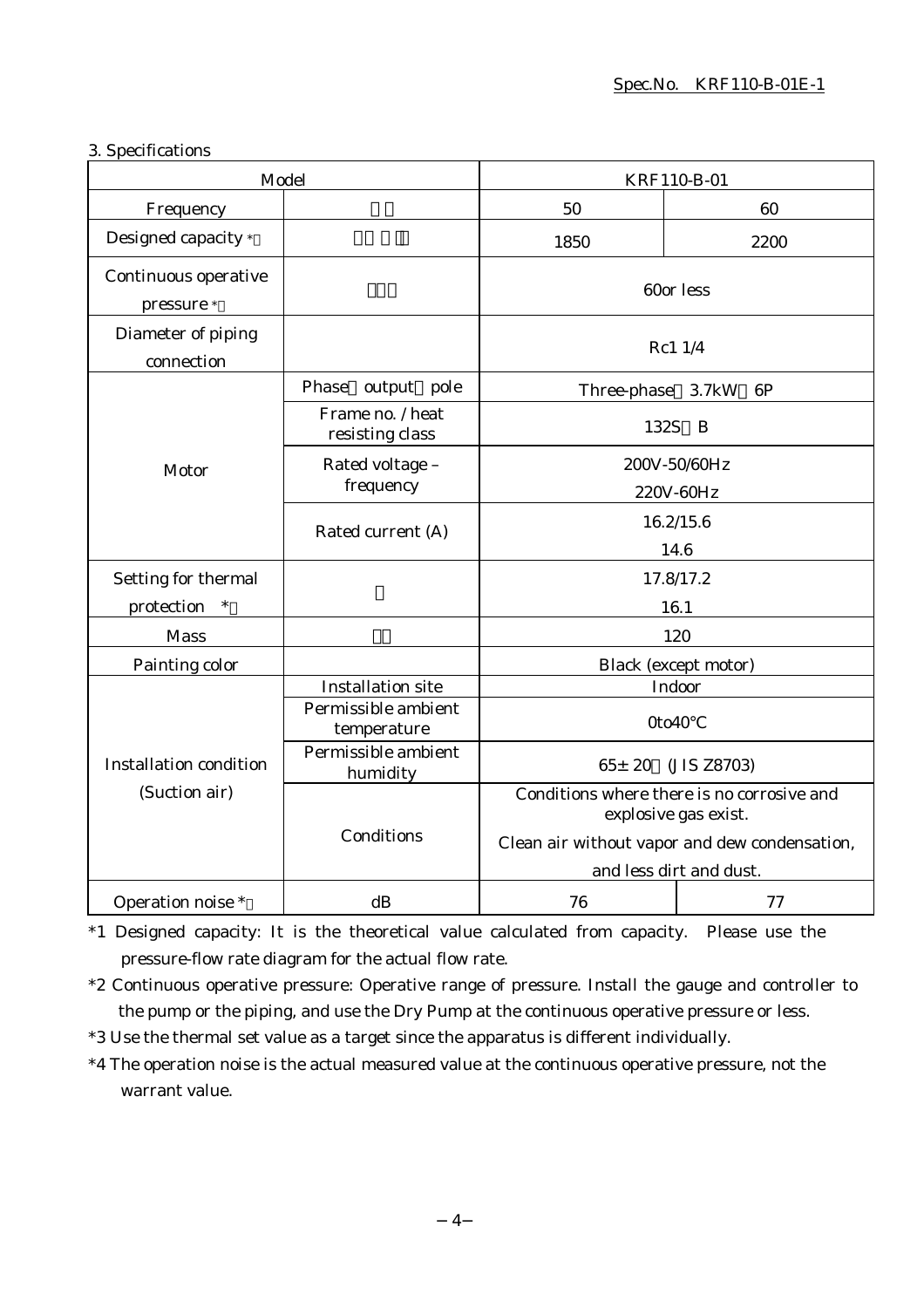## EC DECLARATION OF CONFORMITY



#### ORION MACHINERY CO., LTD.  $ORION$  Phone +81-26-245-8537 Facsimile +81-26-245-4151 246 Oaza Kotaka, Suzaka-shi, Nagano-ken, 382-8502 JAPAN

## EC DECLARATION OF CONFORMITY

We hereby declare that the following our product conform with the essential health and safety requirements of EEC Directives.

| Product      | : DRY PUMP                                                                                     |
|--------------|------------------------------------------------------------------------------------------------|
| Model No.    | : KRF Series<br>(KRF15, KRF25, KRF40, KRF15A, KRF25A, KRF40A<br>KRF04A, KRF08A, KRF70, KRF110) |
| Manufacturer | : ORION MACHINERY CO., LTD.<br>246 Oaza Kotaka, Suzaka-shi, Nagano-ken,<br>382-8502 JAPAN      |
| Directives   | : Machinery Directive 98/37/EC and 2006/42/EC<br>Low Voltage Directive 2006/95/EC              |

The above product has been evaluated for conformity with above directives using the following European standards. The technical construction file (TCF) for this product is retained at the above manufacturer's location.

Machinery Directive / Low Voltage Directive:

EN ISO12100-1:2003, EN ISO12100-2:2003, EN ISO14121-1:2007, EN 1012-2:1996, EN 60204-1:2006, EN ISO13732-1:2006, EN 983:1996 others

| Signature | ٠<br>٠               |
|-----------|----------------------|
| Date      | ስስ ወ<br>15<br>٠<br>٠ |

Name/Title : Toru Kaneko/General Manager

Being the responsible person appointed and employed by the manufacturer.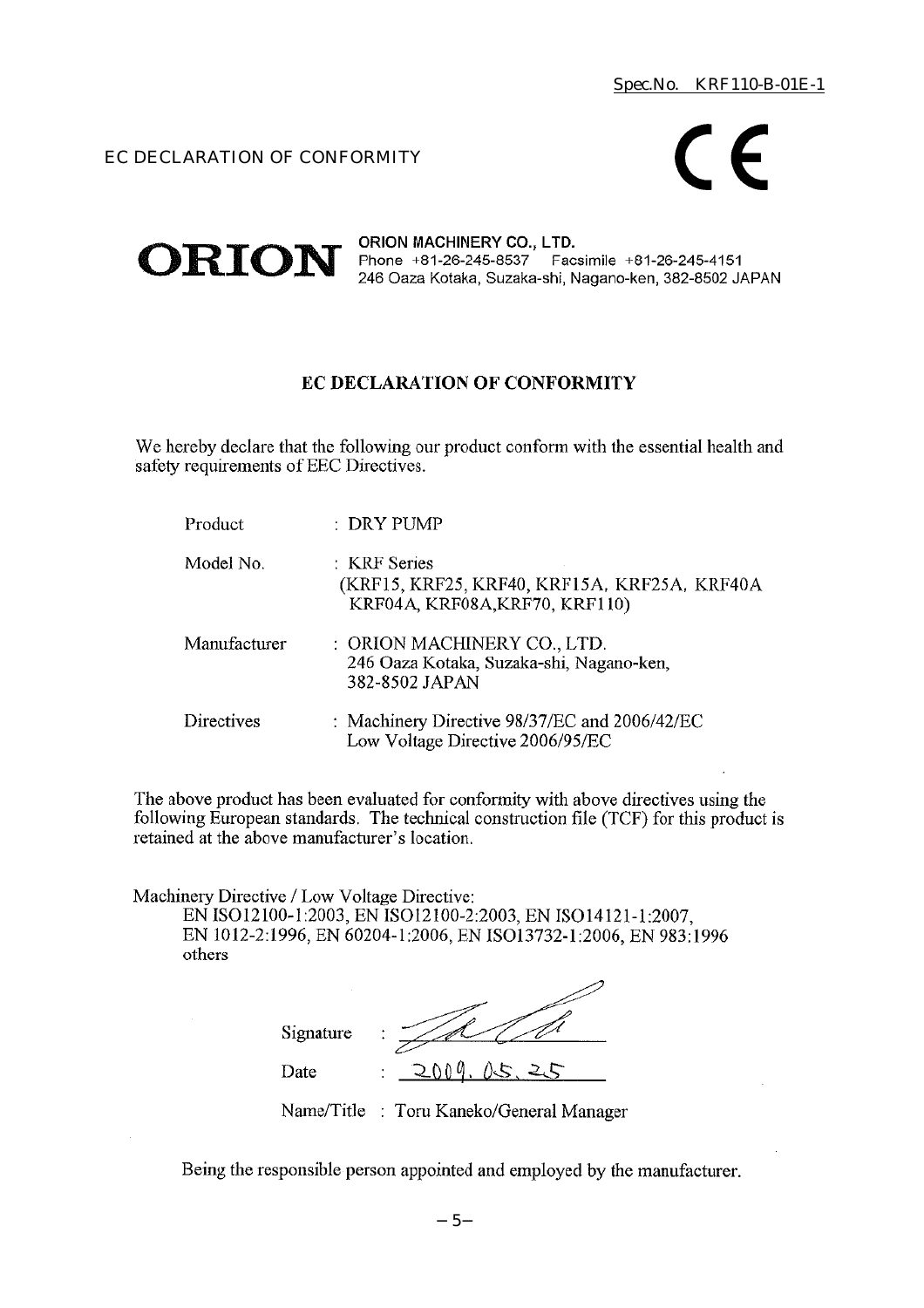4. Precautions

- (1) Observe precautions, and operate the product within specifications.
- (2) Read the instruction manual prior to installation, operation, maintenance and inspection of the product. Especially pay attention to safety.
- (3) The vanes may get damaged if the residual pressure reverses the rotation when the pump stops. A check valve must be installed within 50 cm from the inlet port or exhaust port for protection.
- (4) Be sure to install the product horizontally on the flat surface.
- (5) Operating the product in an enclosed space may cause malfunction due to heat generated from the pump. Provide good ventilation around the product, so the ambient temperature does not exceed the permissible level.
- (6) Be sure to clean the filters periodically. Failure to do so may cause clogging and result in trouble due to overload.
- (7) Wiring work has to be performed by qualified personnel according to applicable laws and in-house regulations.
- (8) Be sure to install an overload protection such as a thermal relay in the electric circuit.
- (9) Allowable intermittent power supply voltage fluctuation range is  $\pm 10\%$  of the specified voltage; allowable sustained supply voltage fluctuation range is ±5% of the specified voltage.
- (10) Be sure to use the product 1,000m or below above sea level.

#### 5. Accessories

D type compound gauge 60 1 piece

6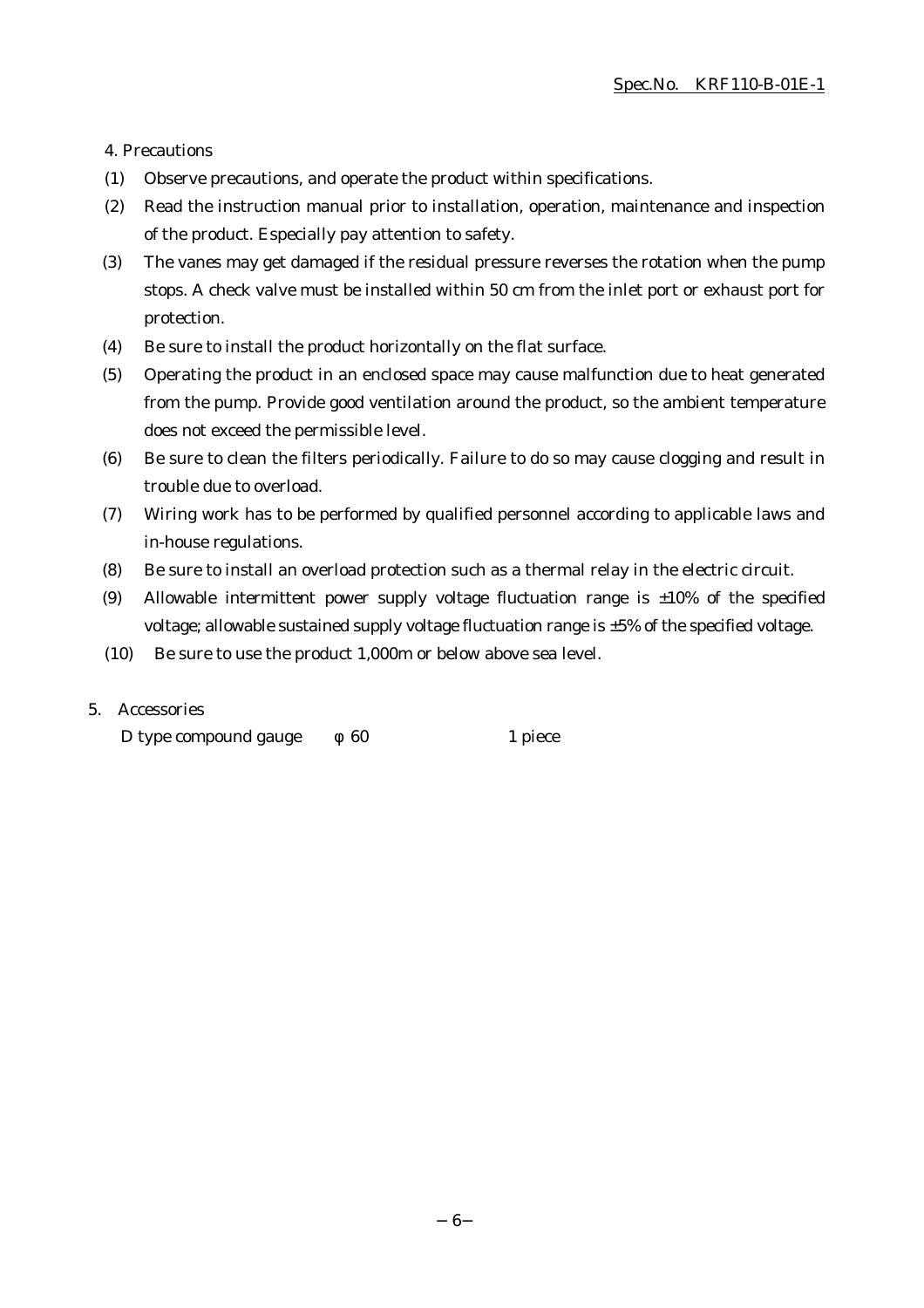# 6. Pressure-Flow rate diagram



Pressure Specification

KRF110-B-01

Conditions: 1 atmospheric pressure

20